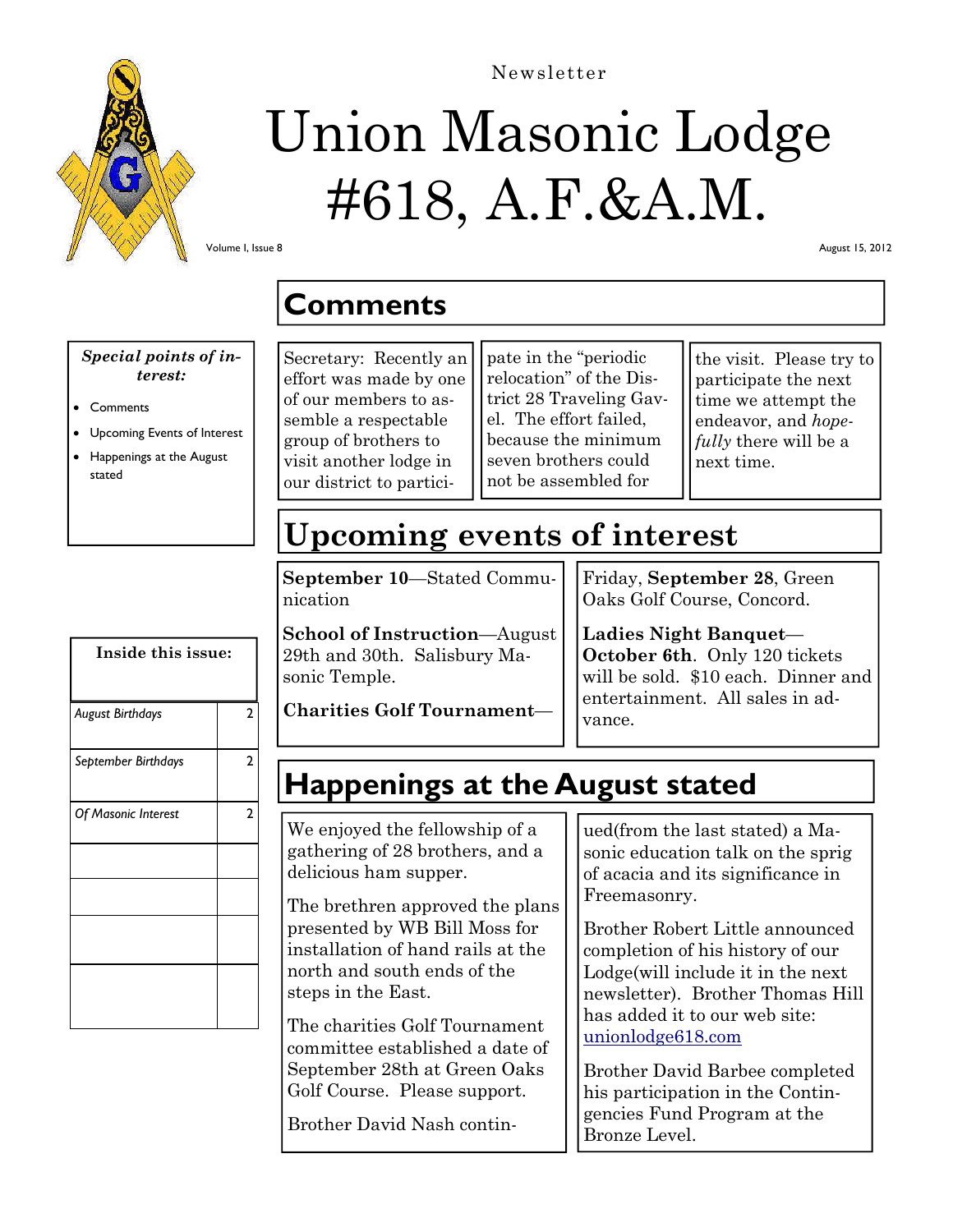### **August Birthdays (by age)**

| <b>AGE / BIRTH DATE REPORT</b><br>(sorted by current age)<br><b>Age Birth Date Name</b>                                                   | ON<br>68 08/27/1943 BARNIE F. WHIT-                                                                                       | 54 08/30/1957 ALEXANDER W.<br><b>BORGEMEISTER</b>                                                           |
|-------------------------------------------------------------------------------------------------------------------------------------------|---------------------------------------------------------------------------------------------------------------------------|-------------------------------------------------------------------------------------------------------------|
| 86 08/24/1925 PHILAS J.<br><b>HARTSELL</b><br>82 08/15/1930 ANDERSON B.<br><b>JONES</b>                                                   | <b>LEY JR</b><br>64 08/06/1948 TOMMY D. MULLIS<br>62 08/05/1950 WILLIAM H. MOSS<br>JR                                     | 54 08/01/1958 TERRY G. RIDDLE<br>52 08/18/1959 STEVEN L.<br><b>BROOKS</b><br>45 08/18/1966 JEFFREY D. JONES |
| 76 08/26/1935 J. B. SMITH<br>75 08/21/1936 LEWIS M. FLOYD<br>75 08/12/1937 HAROLD D.<br><b>TUCKER SR</b><br>72 08/29/1939 CHARLES K. DIX- | 61 08/05/1951 THOMAS O. EVANS<br>60 08/03/1952 RUSSELL W.<br><b>HELMS</b><br>57 08/19/1954 RODNEY D. PHIL-<br><b>LIPS</b> | 43 08/17/1968 TERRY W.<br><b>HARVELL</b><br>42 08/07/1970 DUANE D. BURRY                                    |

## **September Birthdays (by age)**

| <b>AGE / BIRTH DATE REPORT</b>                                                                                                       | 80 09/25/1931 MCCAMIE D. HILL                                                                                                           | 45 09/21/1966 DARREN R.                                              |
|--------------------------------------------------------------------------------------------------------------------------------------|-----------------------------------------------------------------------------------------------------------------------------------------|----------------------------------------------------------------------|
| (sorted by age)                                                                                                                      | 72 09/01/1939 DAVID O. MONTA-                                                                                                           | <b>HARTSELL</b>                                                      |
| <b>Age Birth Date Name</b>                                                                                                           | <b>GUE SR</b>                                                                                                                           | 42 09/01/1969 RYAN B. KNIGHT                                         |
| 89 09/22/1922 ARTHUR R. MOR-<br><b>GAN</b><br>86 09/04/1925 COY L.<br><b>MCMANUS</b><br>85 09/04/1926 JAMES H.<br><b>WEATHERS SR</b> | 69 09/14/1942 JULIAN W. PAGE<br>56 09/03/1955 DANNY R. MULLIS<br>55 09/21/1956 JOHN B. BROOKS JR<br>51 09/11/1960 RONALD G. THOM-<br>AS | 39 09/05/1972 RODNEY B. SEH-<br>EN<br>21 09/28/1990 JEFFREY B. JONES |

#### **Of Masonic Interest (George Washington, Freemason)**

**On Saturday evening, August 4, 1753, in the village of Fredericksburg, Virginia, George Washington, as a major in the Continental Army, was raised to the Third Degree, a Master Mason. He had joined the ranks of such illustrious men as Ben Franklin, Alexander Hamilton and Paul Revere.** 

**36 years later, on April 30, 1789, George was inaugurated as the first President of the United States with John Adams as Vice-President. The oath that George took was administered by the Grand Master of the Masonic Grand Lodge of New York. (***See below***) Both the Marshal of the day and his escort were generals in the United States Army and Masons. The Bible on which he swore his oath was that of St John's Lodge of New York. George, himself, was Master of the Lodge at Alexandria, Virginia.** 

 **(continued on p3)**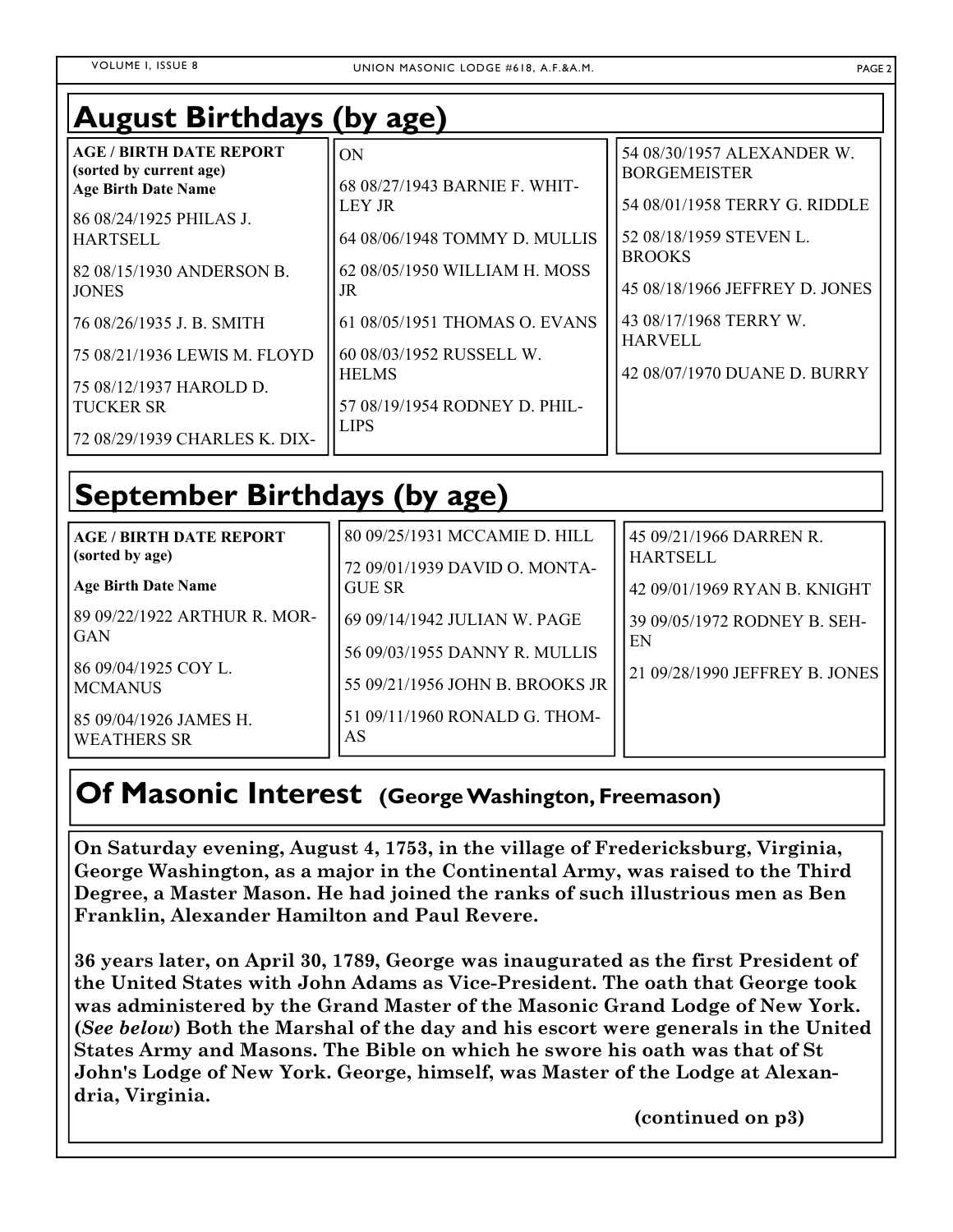**(continued from p2)** 

**On September 18, 1793, the cornerstone of the Capitol was officially laid. The Grand Lodge of Maryland presided over the ceremony and George was asked to serve as Master. The affiliated Lodges under Maryland's jurisdiction were in attendance, as was his own Lodge from Alexandria. There was a great procession, which included a company of artillery. Then came a band, followed by himself, attended by all officers and members of the Lodges in full Masonic regalia. When George reached the trench in which the northeast cornerstone was laid, he was presented with a silver plate commemorating the event and inscribed with the designations of the Lodges in attendance. The artillery fired a volley. He then descended into the trench and placed the plate on the stone. Around it was placed containers of corn, wine and oil. All present joined in prayer, and the artillery fired another volley.** 

**Six years and three months later, in December, 1799, George Washington died. He was buried at his home at Mount Vernon, with full Masonic honors, by the Alexandria Lodge, whose members were his pallbearers.** 

**There is no question that Masonry contributed something to the structures and machinery of the American government. The Constitution of the United States, in a very real sense, is a Masonic document. In its final form, the Constitution represented the collective thoughts of Ben Franklin, Edmund Randolph, Thomas Jefferson, John Adams and George Washington. Of these, all but Jefferson were not only active Masons, but men who took their Freemasonry extremely seriously.** 

**The New Republic, when it emerged with the Constitution, conformed to that ideal image, and that image reflected the ideals of Freemasonry: That the United States of America was, and is, the "Great Masonic Experiment!"** 

*Keith F. Walker, PM, et al (Source: South Dakota Lodge of Research Bulletin, March, 2003)*

#### **The Inauguration Prayer of George Washington**

**"Almighty God, we make our earnest prayer that Thou wilt keep the United States in Thy Holy protection, that Thou wilt incline the hearts of the citizens to cultivate a spirit of obedience, and to entertain a Brotherly affection and love for one another, as fellow citizens. May we be pleased to do justice, to love mercy, and to conduct ourselves in charity, humility, and gentle temper of mind, which were the characteristics of the divine author of our blessed religion, and without whose humble example we can never hope to be a happy nation. Grant us our supplication through Jesus Christ our Lord. Amen."**